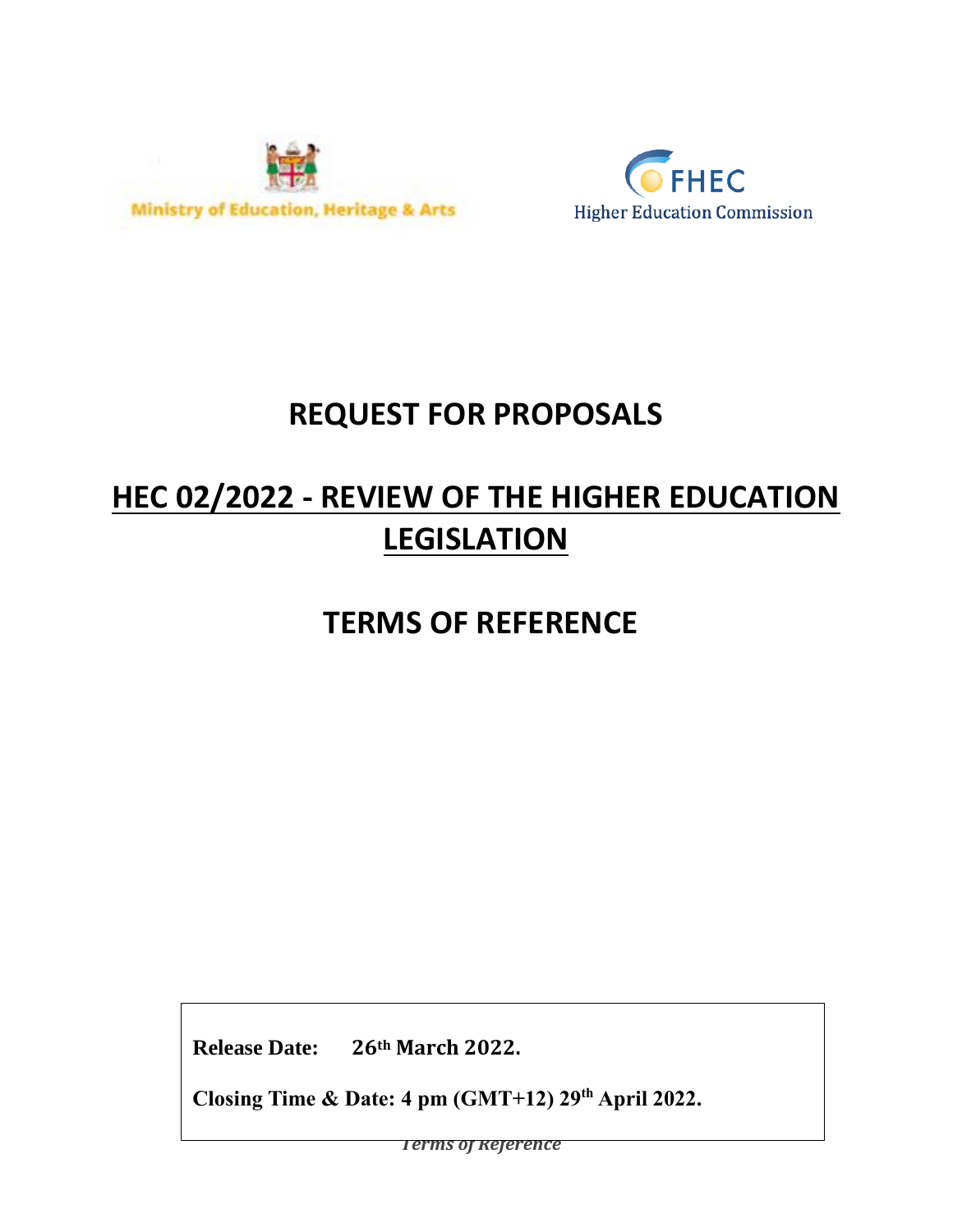## **Table of Contents**

| 1. |                                                                                        | 3 |
|----|----------------------------------------------------------------------------------------|---|
| 2. |                                                                                        |   |
| 3. |                                                                                        |   |
| 4. |                                                                                        |   |
| 5. |                                                                                        |   |
| 6. | Achievement of the Sustainable Development Goals (SDGs) and meeting long-term national |   |
| 7. |                                                                                        |   |
| 9. |                                                                                        |   |
|    |                                                                                        |   |
|    |                                                                                        |   |
|    |                                                                                        |   |
|    |                                                                                        |   |
|    |                                                                                        |   |
|    | 15. Instructions 14                                                                    |   |
|    |                                                                                        |   |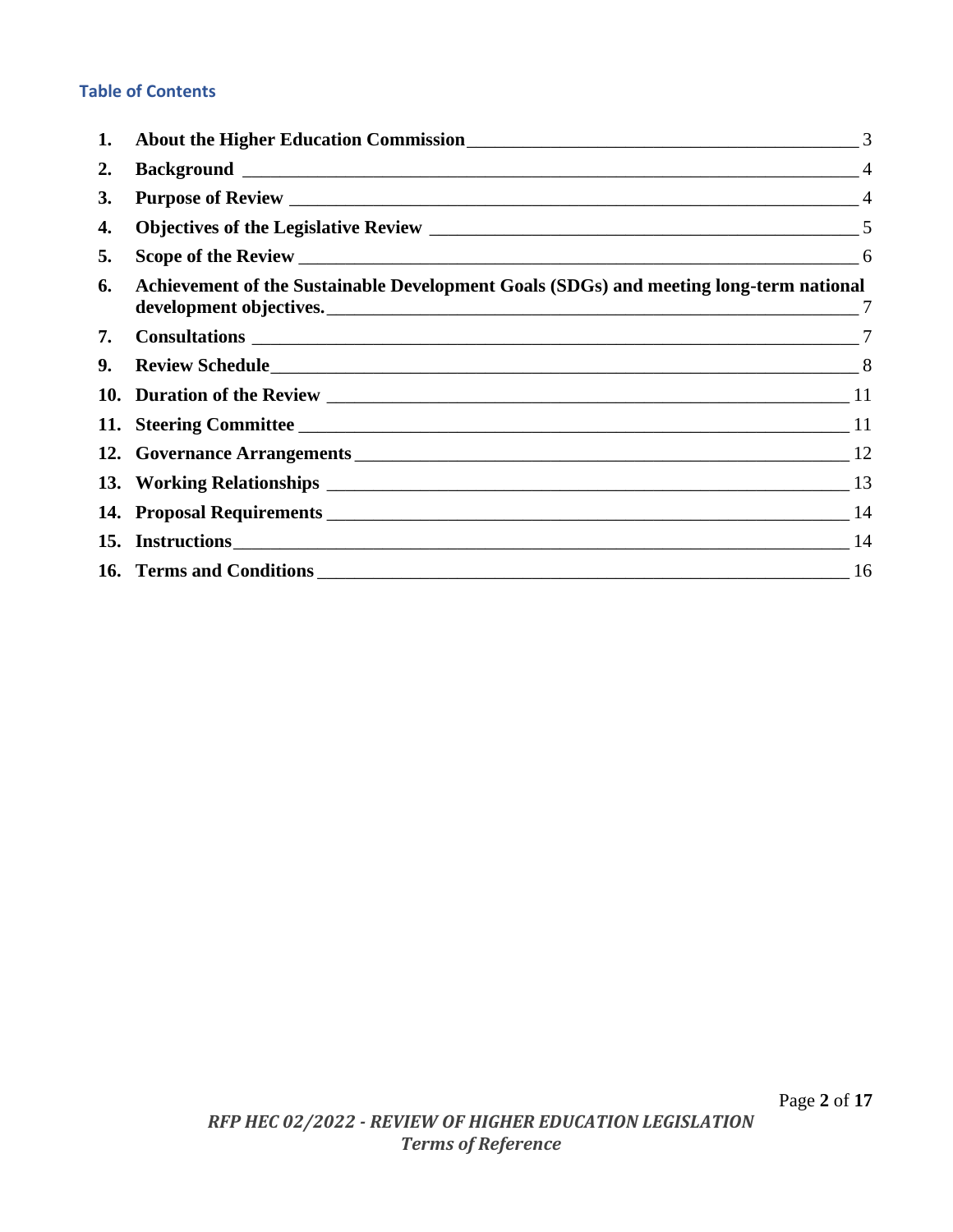#### <span id="page-2-0"></span>**1. About the Higher Education Commission**

The Higher Education Commission (Commission) was established in 2010 pursuant to Section 5 of the Higher Education Act 2008 (the Act) as a body corporate with perpetual succession and a common seal with 11 functions as stipulated in Section 7 of the Act.

The purpose of the Act, as per its preamble, is to regulate the establishment, recognition, operation, and standards of higher education institutions (HEIs) and for related matters.

"Higher education institution" means an educational institution in or operating in Fiji that provides awardconferring post-secondary education or educational support services for students of other higher education institutions, including overseas institutions, as further defined in Section 4 of the Act.

The Regulations provide additional specifications related to applications for recognition, registration, and Review of HEIs. The Commission also reviews HEIs registered with the Commission for quality assurance in accordance with the Higher Education Regulations 2009.

Quality Standards have been developed to meet Fiji's current and future needs and expectations. The Quality Standards outline the quality assurance of HEIs, and qualifications provided in Fiji. Each Quality Standard will be supported by an information guide to assist HEIs in meeting these standards.

Moreover, the Higher Education (Qualifications) Regulations 2010<sup>1</sup> (Regulations 2010) established the Fiji Qualifications Council (Council).

The Council is the custodian of the Fiji National Qualifications Framework (FNQF)<sup>2</sup> and is mandated to develop, implement, and maintain the criteria and processes for the accreditation<sup>3</sup> and registration of aualifications<sup>4</sup> on the FNQF.

This is to ensure that the standard of the programme of study is appropriate to the qualification and that qualifications are compatible with the knowledge and skills that are necessary for sustainable economic and social development.

<sup>1</sup> Application: Regulations shall apply to all higher education institutions, overseas institutions, the Higher Education Commission and its secretariat, and any person intending to establish a new institution (reg.2 of the Regulations 2010).

<sup>2</sup> "Fiji National Qualifications Framework" means the framework approved by the Commission for the registration of national standards and qualifications (reg.3 of the Regulations 2010).

 $3$  The accreditation (an institution that is not constituted under its own Act must apply to the Commission for accreditation of its qualifications (reg.15 of Regulations 2010) and recording of qualifications is a quality assurance process to ensure that the accredited qualification meets the requirements of the FQF and can be recorded on the National Register for Fiji Higher Education.

<sup>4</sup> "Qualification" means the formal recognition of the achievement of the required number and range of credits and such other requirements at specific levels of the Fiji National Qualifications Framework as may be determined by the relevant bodies registered for such purpose by the Fiji Qualifications Council (reg.3 of the HE Regulations 2010).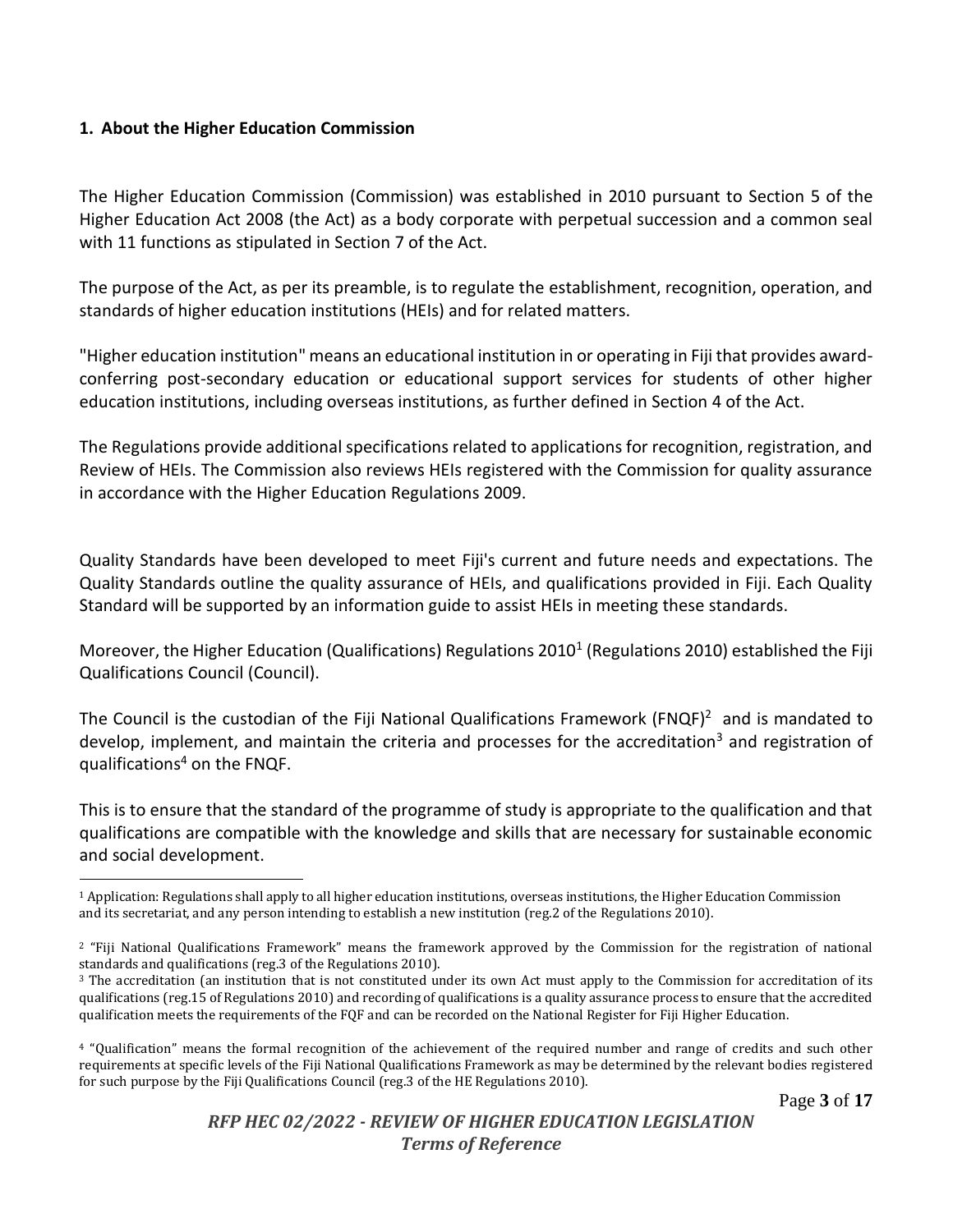The Council is also responsible for functions pursuant to reg.6 of the Regulations 2010.

## <span id="page-3-0"></span>**2. Background**

In 2014, the Commission approached the Ministry of Foreign Affairs and Trade, New Zealand (MFAT, NZ) to assist in strengthening the organisation to be better able to direct and facilitate an effective higher education sector that meets Fiji's current and future needs. The programme of support is called the Fiji Higher Education Improvement Programme (Programme). The Programme officially commenced in January 2017 and has supported the Commission's move toward being an effective, efficient, strategically focused, and directed organisation.

Through the Programme, the internal impact areas identified include the improvement of plans, strategies, policies, systems, and processes. The sector-wide focus areas include improving equity and access, improving and developing linkages to employment, and strengthening the higher education system.

## <span id="page-3-1"></span>**3. Purpose of Review**

As the regulator of higher education in Fiji, the Commission intends the Review to ensure that the Commission is vested with strengthened legal powers in regulating HEIs, including all award-conferring post-secondary education institutions in Fiji or operating in Fiji. This is to enable the Commission to hold the post-secondary education institutions accountable to foster and safeguard the national interest, the interests of students and parents, and local higher education providers. To achieve this, the Commission and the Higher Education Appeals Tribunal established under the Act need legal powers and mechanisms for more independent, effective monitoring and imposing sanctions.

This Review aims to analyse and assess the Act and the subsidiary legislation, including the Policies made under the Act and make recommendations for improvements to ensure that the Act and the subsidiary legislation are current, fit-for-purpose, meet the regulator's stakeholders needs.

The Review is also intended to make recommendations on the higher education sector to meet the aims and objectives of the Government's National Development Plan and commitment for the achievement of the Sustainable Development Goals (SDGs), Ambitions for Education meeting long-term goals of national development.

The Act was drafted when there was an unregulated higher education system in Fiji. Under its improvement programme, the Commission recognises that the higher education sector in Fiji needs to be modernised and supported to become more future-focused to deliver the skills and knowledge needs of the 21<sup>st</sup> century. Therefore, to support the current higher education system, the Commission needs a more robust regulatory framework that would reflect the increasingly competitive and diverse higher education landscape.

Page **4** of **17**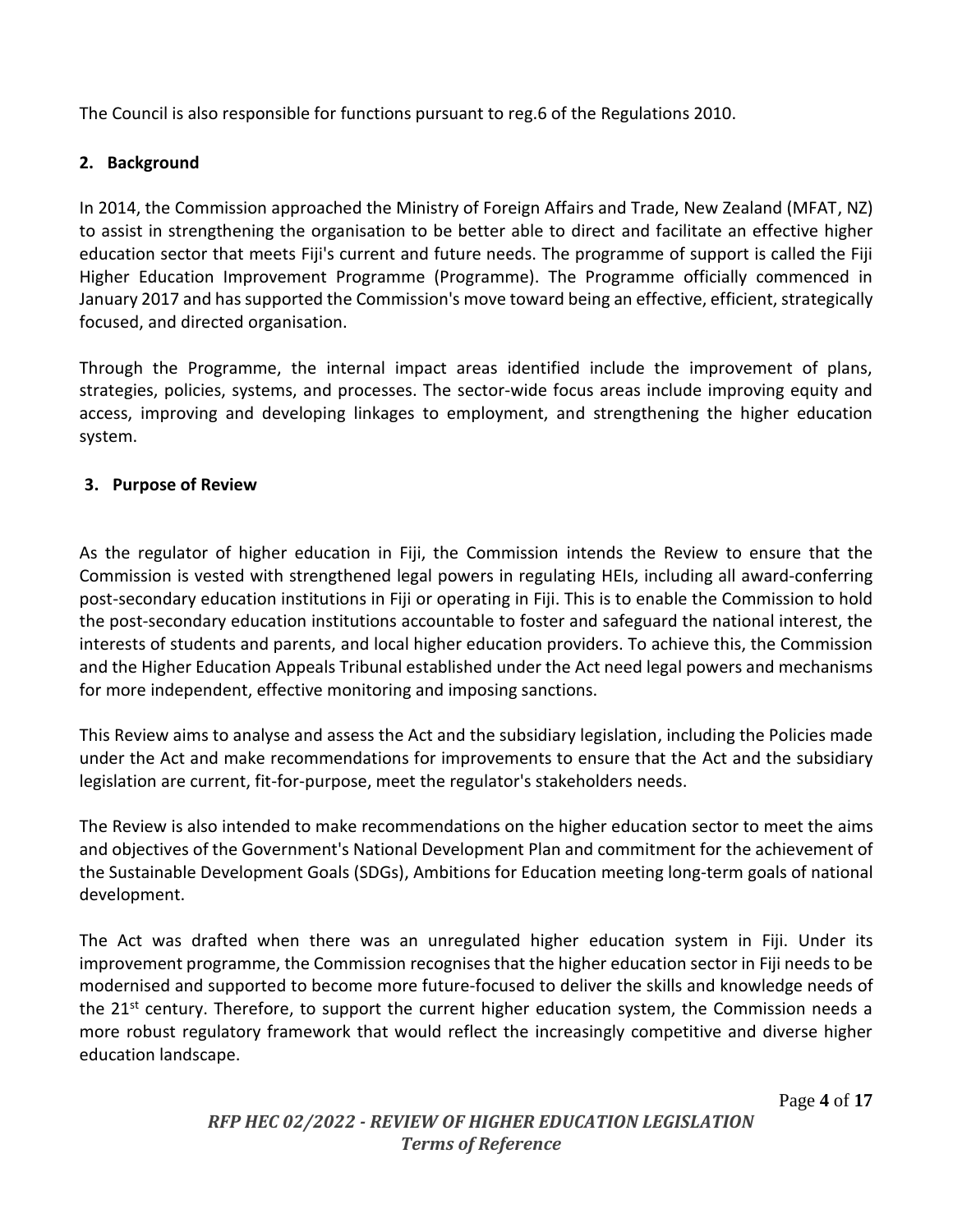We acknowledge that education is a public good, a fundamental human right and a basis for guaranteeing the realisation of other rights.

Moreover, maintenance, advancement, and dissemination of knowledge and lifelong learning, enhancing skills through post-secondary education and research would contribute to creating employment and enhancing productivity. A well-regulated higher education system would assist in realising and maximising the potential of achieving the key goals of decent and sustainable work, higher living standards, poverty eradication, economic growth, peace, tolerance, human fulfilment, and well-being for all Fijians.

Also, quality post-secondary education and higher education sector and the system will promote the necessity of the learners to be job creators rather than job seekers. Within this context, higher education is viewed to improve the quality of life and address major local and global challenges for inclusive socioeconomic development.

In this backdrop, the Act and subsidiary legislation review will also provide an overview of the current legislative and organisational mechanisms and regulatory frameworks for oversight of the higher education sector in Fiji to address any gaps.

As such, there is an urgent need for enabling legislation to facilitate the Commission's capacity to drive the higher education sector to meet increasing expectations, demands and challenges focusing on access, equity, and inclusion of relevant, quality and learning outcomes within a lifelong learning approach.

#### <span id="page-4-0"></span>**4. Objectives of the Legislative Review**

The Review is intended to achieve a balance between the interests of students (and their parents) on the one hand and; the concerns and suggestions of the Commission, being the regulator, and various stakeholders, on the other.

To ensure that the higher education enabling environment is structured to improve the image of higher education in Fiji, in terms of its significance in the world of work and in improving economic growth and sustainability, the legislative Review is expected to:

- (i) provide recommendations for the improvement of Fiji's higher education legislations benchmarked against best practices.
- (ii) provide an overview of the current legislative and organisational mechanisms for oversight of the higher education sector in Fiji;
- (iii) provide recommendations for improvements to better support the strategic direction of the Commission and higher education institutions;

Page **5** of **17**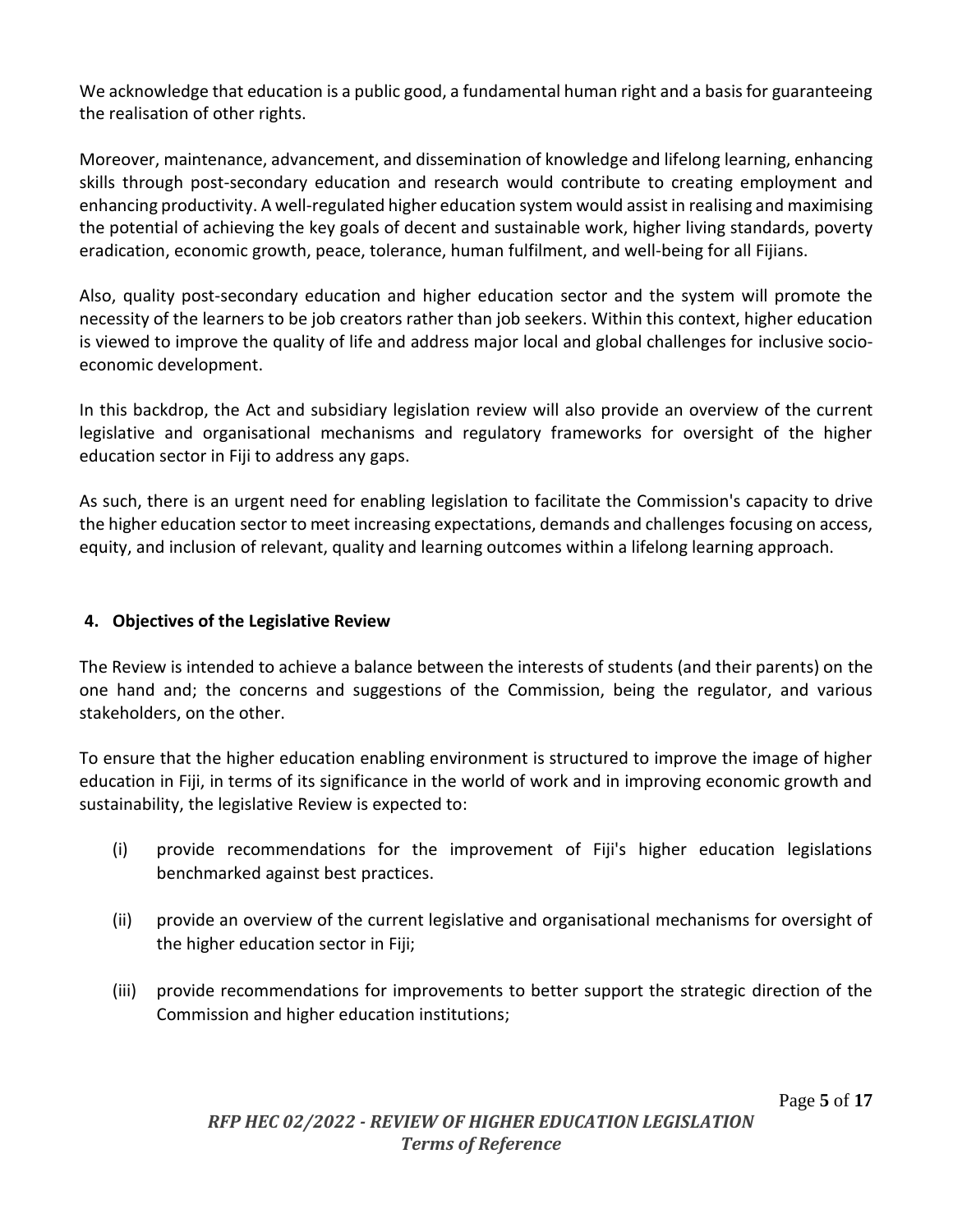- (iv) empower learners to have and provide decent and gainful employments locally and internationally with additional attention to the role of qualifications in furthering student mobility. This will be enabled by making recommendations for improvements in alignment with regional and international Conventions to enhance international cooperation in higher education and outcomes for students.
- (v) the proposed Review Schedule in Part 9 is to be further explored.

## <span id="page-5-0"></span>**5. Scope of the Review**

This activity includes the review of the current legislation and the drafting of recommendations as explained in this ToR, among other things;

- (i) to strengthen the legal framework for Higher Education to ensure inclusive, equitable quality education and lifelong learning opportunities for all.
- (ii) analysis of national, regional, and global education challenges to provide measures for more effective legal and policy frameworks for higher education to foster and safeguard the national interest, the interests of students and parents. Also, higher education providers and other current and future mandated functions of the Commission.
- (iii) analysis and recommendations for improvement on Fiji's higher education sector, the progress of the Commission's direction, relevant international best practice, rigorous monitoring, evaluation and quality assurance.
- (iv) consider stakeholder perspectives benchmarked against other organisational transformations both in Fiji and internationally, as to how the Commission or any formed entity or entities can be improved upon in the context of higher education and its contribution to social, economic, and personal development that is holistic, ambitious, aspirational, and leaving no one behind.
- (v) the process and outcome of the Review should be inspired inter alia by development based on human rights and dignity; equity, social justice; inclusion; protection; cultural, linguistic, and ethnic diversity; founded on good governance principles including shared responsibility and accountability.
- (vi) report fully on all the above matters and recommend changes to the higher education legislation to achieve the strategic fit for the Commission to manage the higher education sector as contained in terms of Reference understanding the important role of education as a main driver of development and in achieving the other proposed SDGs.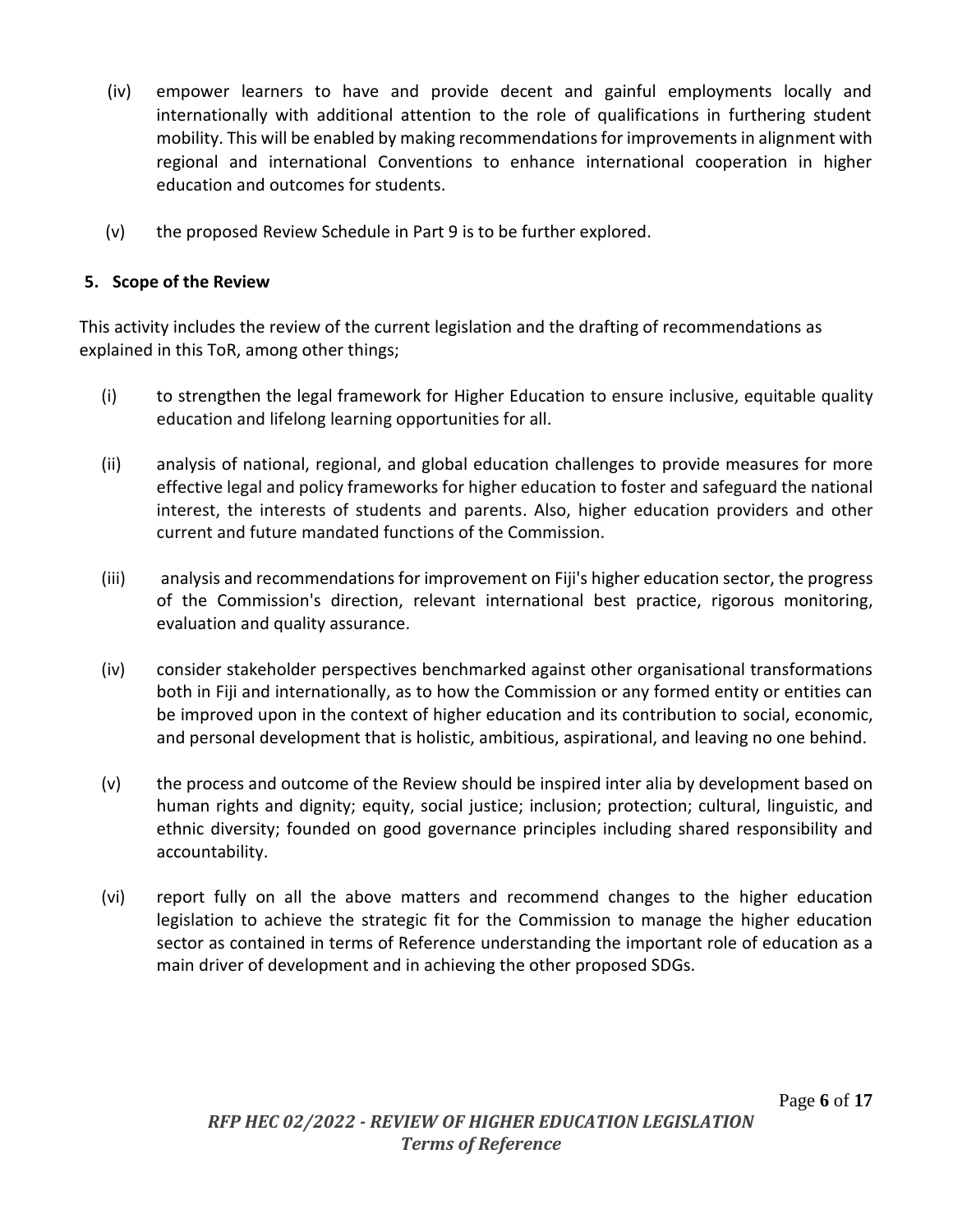## <span id="page-6-0"></span>**6. Achievement of the Sustainable Development Goals (SDGs) and meeting long-term national development objectives.**

The Fijian Government is committed to the transformative and the development ambition of the Sustainable Development Goals (SDGs), particularly SDG 4, devoted to education: "ensure inclusive and equitable quality education and promote lifelong learning opportunities for all [by 2030"](https://en.unesco.org/node/265601). Moreover, SDG 8, which aims to "promote sustained, inclusive and sustainable economic growth, full and productive employment and decent work for all", is also aligned with inclusive and equitable quality education (which includes higher education).

While the SDGs represent a global response to global challenges, the Government, together with the Ministry (MEHA) and the Commission, promotes these goals to be nationally relevant and capable of having a transformative impact on the quality of life of all Fijians. The MEHA and the Commission have been striving to ensure inclusive, affordable, and equitable quality higher education and promote lifelong learning opportunities in the best interest of all Fijians.

It is timely and critical that Fiji reviews its higher education legislative and policy framework to align with the adoption of SDG 4 and SDG 8, the education goal and Education 2030, Incheon Declaration on Education for All and Framework for and Action, Pacific Regional Education Framework for sustainable regional agenda, other relevant Conventions / Declaration, long-term national development objectives that address global and national education challenges.

#### <span id="page-6-1"></span>**7. Consultations**

Consultation for this Review will be conducted to reflect the aspirations of the Fijian people and the Government's commitment inter alia to delivering on SDGs, Ambitions for education and the Fiji National Development Plan.

The purpose of the consultations (where applicable), inter alia, is to understand the concerns and implementation issues of the present higher education laws in Fiji. The consultations will include, but are not limited to, first-hand interaction and dialogue, both individually and group interviews with the following sectors:

- (i) students including past, current, and prospective students and their parents;
- (ii) the MEHA, Commission, Secretariat, and the past and current consultant(s).
- (iii) HEIs and various key stakeholders in the public and private sector such as non-profit government organisations, regional and international bodies; and
- (iv) community groups and the public.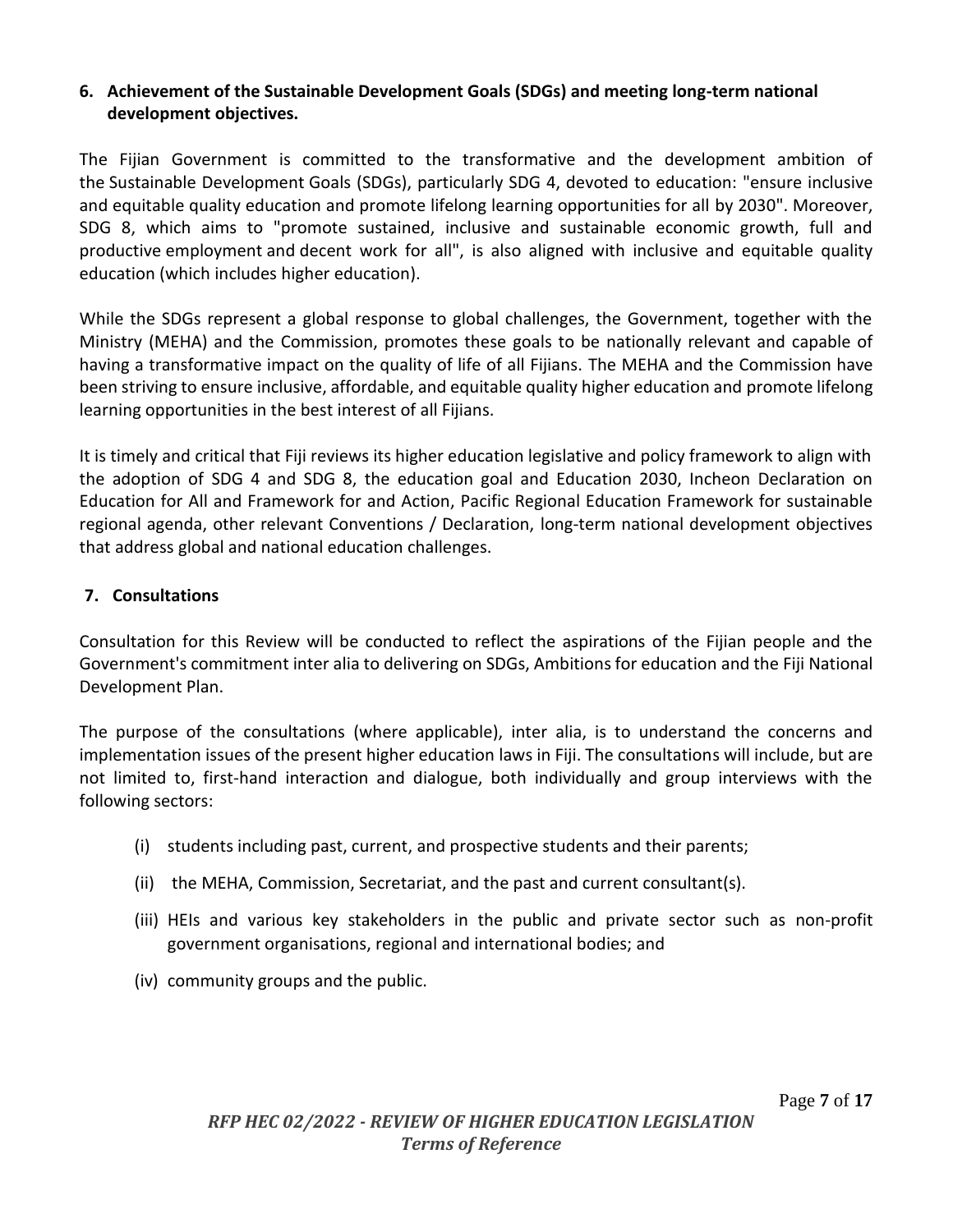## **8. Required changes to the Higher Education Legislation**

The consultant (s) will consider the review requirements identified in the ToR, proposal, and contract.

The proposed "Required changes to the Higher Education Legislation" (which has been prepared by the Commission's Legal Officer and shall be included as a part of the signed contract) should be further explored by the selected consultant (s).

#### <span id="page-7-0"></span>**9. Review Schedule**

This Review is expected to commence from late May to early June, 2022.

The Schedule below lists the Commission's requirements but includes the essential requirements. (Please note that this is an estimated schedule. The selected consultant(s) may propose different requirements based on previous knowledge and experience of similar work. The final review schedule will be included as a part of the signed contract.

| <b>Inception and Planning</b><br>Inception Meeting & Initial Consultation with the<br>Selection Panel in consultation with the Steering<br>Committee<br>Finalisation of the deliverables and Work Plan<br>Finalisation of the Contract (Service Agreement). | Work Plan                                                              |
|-------------------------------------------------------------------------------------------------------------------------------------------------------------------------------------------------------------------------------------------------------------|------------------------------------------------------------------------|
| <b>Phase 1: Research and Review of Legislation</b>                                                                                                                                                                                                          |                                                                        |
|                                                                                                                                                                                                                                                             | Prepare:                                                               |
| Key consideration 1: Identify assumptions.                                                                                                                                                                                                                  | <b>Inception Report</b>                                                |
| Key consideration 2: Identify legislation<br>objectives.                                                                                                                                                                                                    | Desk review report.                                                    |
| Key consideration 3: Identify issues.                                                                                                                                                                                                                       | As an initial step, the parties will undertake a                       |
| Key consideration 4: Identify stakeholders.                                                                                                                                                                                                                 | comprehensive review of relevant literature,                           |
| Key consideration 5: Examine other jurisdictions                                                                                                                                                                                                            | examine and synthesise the material, and use                           |
| and review international good practices.                                                                                                                                                                                                                    | the information to inform the shape and design<br>of the final report. |
| <b>Phase 2: Consultation</b>                                                                                                                                                                                                                                | <b>Stakeholder Consultation</b>                                        |
|                                                                                                                                                                                                                                                             |                                                                        |
| Key consideration 6: Plan consultation                                                                                                                                                                                                                      | The expected outcome of the stakeholder                                |
| Key consideration 7: Stakeholder engagement                                                                                                                                                                                                                 | engagement is to inter alia Recommend that:                            |

Page **8** of **17**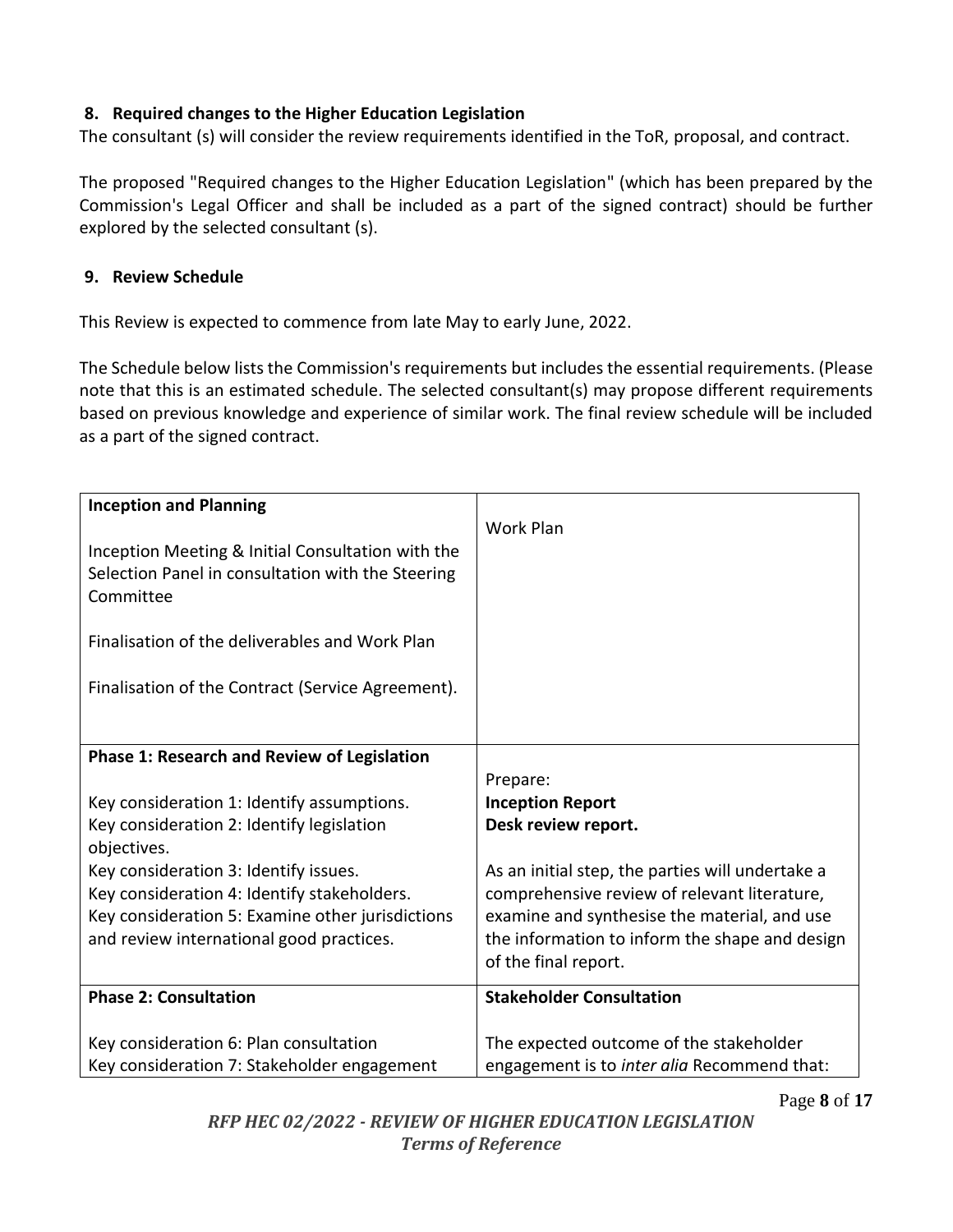| Key consideration 8: Stakeholder relationship |                                                                                            |
|-----------------------------------------------|--------------------------------------------------------------------------------------------|
| management                                    | The purpose of the stakeholder consultation                                                |
| Key consideration 9: Expert consultations     | will be to understand the concerns and                                                     |
|                                               | implementation issues of the present higher                                                |
|                                               | education legislation in Fiji. The nationwide                                              |
|                                               | consultation will include first-hand interaction                                           |
|                                               | and dialogue, both individually and in group<br>interviews with the stakeholders mentioned |
|                                               | as (including, not limited to) stated in Part 7.                                           |
|                                               |                                                                                            |
|                                               |                                                                                            |
|                                               | the legislation is current, fit-for-                                                       |
|                                               | purpose, meets the needs of the                                                            |
|                                               | regulator and stakeholders and                                                             |
|                                               | enables the higher education sector to                                                     |
|                                               | meet national development goals;                                                           |
|                                               | the higher education environment is                                                        |
|                                               | structured to improve the contribution                                                     |
|                                               | and image of higher education in Fiji,<br>in terms of its significance in the world        |
|                                               | of work and in improving economic                                                          |
|                                               | growth and sustainability.                                                                 |
|                                               |                                                                                            |
|                                               | The legislative Review is expected to, inter                                               |
|                                               | alia:                                                                                      |
|                                               |                                                                                            |
|                                               | provide recommendations for the<br>improvement of Fiji's higher education                  |
|                                               | legislation benchmarked against best                                                       |
|                                               | practices.                                                                                 |
|                                               |                                                                                            |
|                                               | provide an overview of the current                                                         |
|                                               | legislative and organisational                                                             |
|                                               | mechanisms for oversight of the                                                            |
|                                               | higher education sector in Fiji.                                                           |
|                                               |                                                                                            |
|                                               | provide recommendations for<br>improvements to better support the                          |
|                                               | strategic direction of the Commission                                                      |
|                                               | and higher education institutions;                                                         |
|                                               |                                                                                            |
|                                               | empower learners to have and provide                                                       |
|                                               | decent and gainful employment locally                                                      |

Page **9** of **17**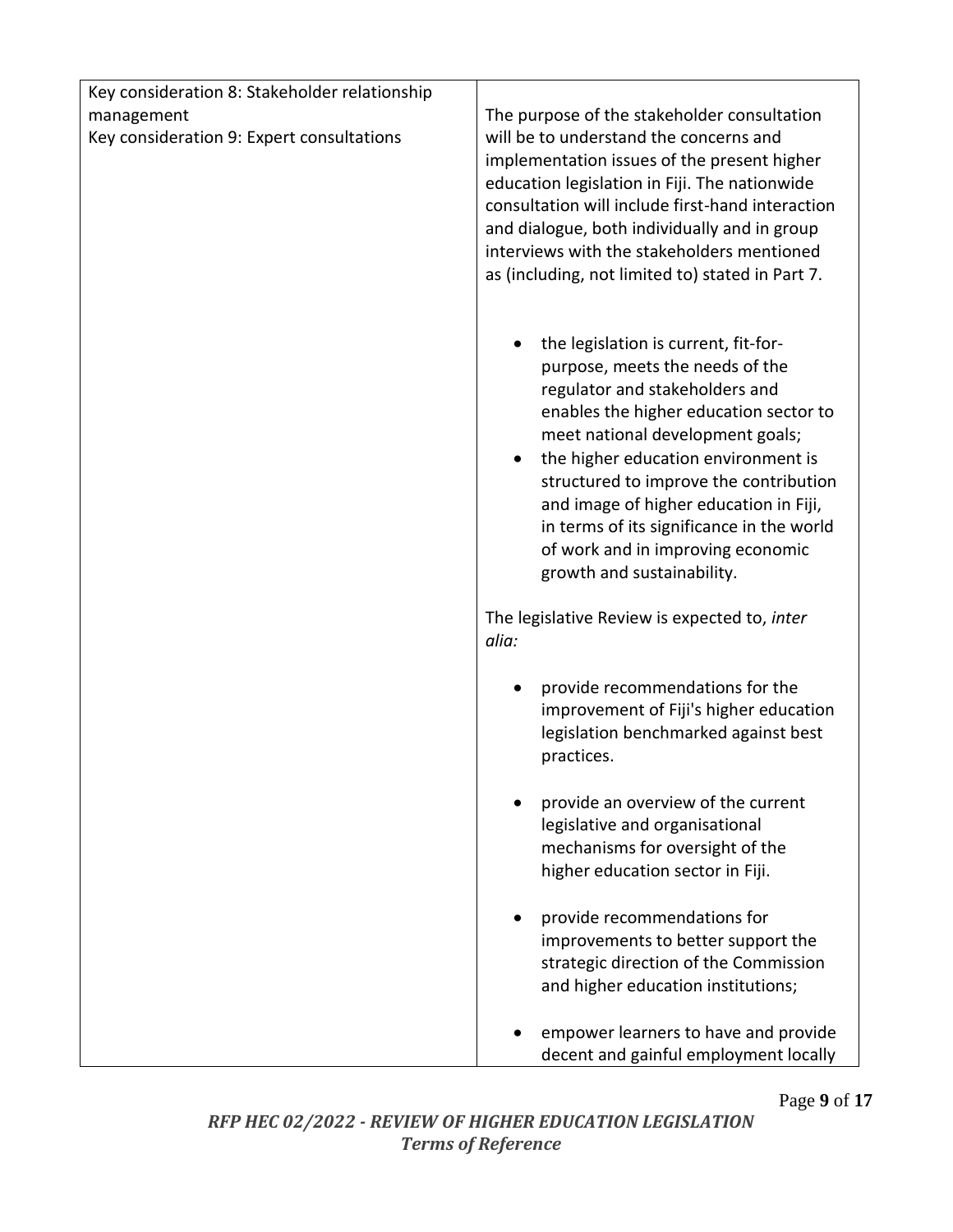|                                                                                                                                                                                     | and internationally with additional<br>attention to the role of qualifications<br>in furthering learner mobility. This will<br>be enabled by making<br>recommendations for improvements<br>in alignment with regional and<br>international Conventions to enhance<br>international cooperation in higher<br>education and outcomes for the<br>learners. |
|-------------------------------------------------------------------------------------------------------------------------------------------------------------------------------------|---------------------------------------------------------------------------------------------------------------------------------------------------------------------------------------------------------------------------------------------------------------------------------------------------------------------------------------------------------|
|                                                                                                                                                                                     | Further, explore "Required changes to<br>the Higher Education Legislation."                                                                                                                                                                                                                                                                             |
|                                                                                                                                                                                     | Presentation of draft findings back to the<br>Steering Committee and stakeholders (where<br>necessary).                                                                                                                                                                                                                                                 |
|                                                                                                                                                                                     | The consultant (s) plan to provide an<br>additional opportunity for stakeholders to<br>comment on the draft reports.                                                                                                                                                                                                                                    |
|                                                                                                                                                                                     |                                                                                                                                                                                                                                                                                                                                                         |
| <b>Phase 3: Analysis</b>                                                                                                                                                            | <b>Review report 1 (Draft Report)</b>                                                                                                                                                                                                                                                                                                                   |
| Responsibility (Phase 1 and 2): The consultant<br>(s) under the direct supervision of the<br>Commission's Director, the Legal Officer and<br>the Steering Committee as per the TOR. | Obtain feedback on the report from the<br>Commission, Secretariat, and relevant<br>stakeholders.                                                                                                                                                                                                                                                        |
|                                                                                                                                                                                     | <b>Review report 2 (Final report)</b>                                                                                                                                                                                                                                                                                                                   |
| Key consideration 10: Identify value judgments.<br>Key consideration 11: Form guiding principles.<br>Key consideration 12: Consider all relevant<br>information.                    | Finalise report 2, considering the feedback<br>where necessary.                                                                                                                                                                                                                                                                                         |
| Key consideration 13: Analysis of potential<br><i>improvements</i><br>Key consideration 14: Make findings.<br>Key consideration 15: Formulate                                       | Presentation of report 2 findings back to the<br>Steering Committee, Commission, Secretariat,<br>and relevant stakeholders.                                                                                                                                                                                                                             |

Page **10** of **17**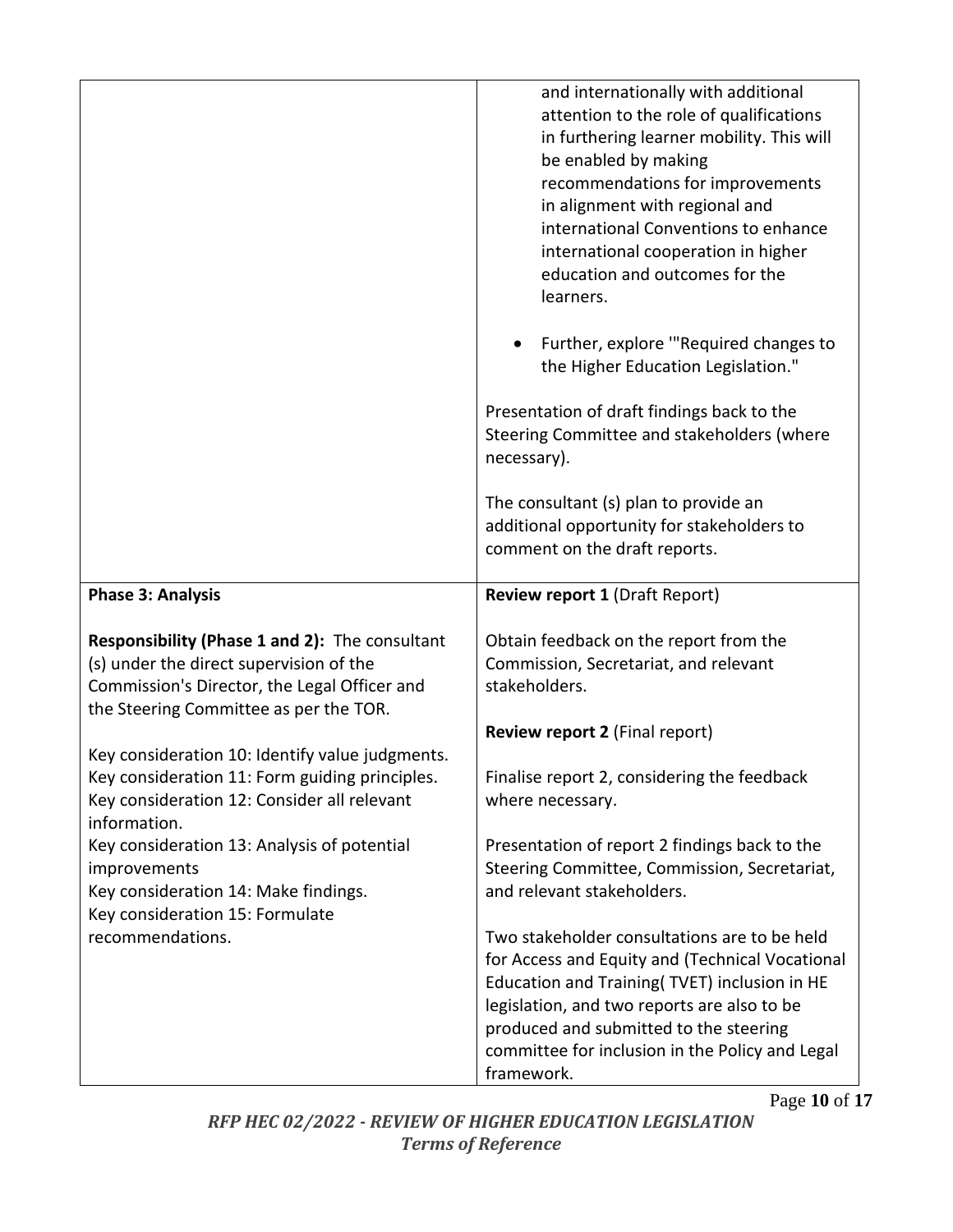| <b>Phase 4: Conclusion</b> | Obtain approval of the final review report<br>detailing policy recommendations and draft<br>recommendations'/proposed amendments to<br>current legislation from the Steering<br>Committee. |
|----------------------------|--------------------------------------------------------------------------------------------------------------------------------------------------------------------------------------------|
|                            | Obtain approval of the report from the<br>Commission.                                                                                                                                      |
|                            | Obtain approval of the report from the Hon.<br>Minister for Education, Heritage, and Arts.                                                                                                 |
|                            | Submit the final report with a Cabinet<br>memorandum to the Office of Solicitor-General<br>for vetting.                                                                                    |
|                            | Assist MEHA to submit the Cabinet Paper alone<br>with the Review Report to the Cabinet Office.                                                                                             |

The consultant(s) are expected to provide fortnightly progress reports outlining progress in the past, any issues and plans to address issues, any support requested and key tasks for the upcoming fortnight.

## <span id="page-10-0"></span>**10. Duration of the Review**

This Review is expected to commence tentatively in late May or early June, 2022. A total of (6) months is allocated to complete the Review. The contract comes into effect tentatively in late May or early June, 2022 and expires on the satisfactory completion of the services described in part 9 of this TOR and the Contract.,

#### <span id="page-10-1"></span>**11. Steering Committee**

11.1 A Steering Committee will be established to provide support to undertake the Review, peer review and implementation support. The functions of the Steering Committee are to:

- 1. promote the importance of the Review with stakeholders.
- 2. facilitate conversations between the consultant(s) and key stakeholders where practical.
- 3. review, advise and comment on draft report documents.
- 4. participate in stakeholder feedback consultations(s)workshops, and
- 5. support and promote the implementation report recommendations.

11.2 The Steering Committee will consist of:

- 1. the MEHA the Minister, Permanent Secretary, and key advisers as nominated by the Minister.
- 2. the Commission The Chairperson or member(s) as nominated by the Chairperson, Director, Legal Officer and nominated staff member(s) from the Commission's Secretariat.

Page **11** of **17**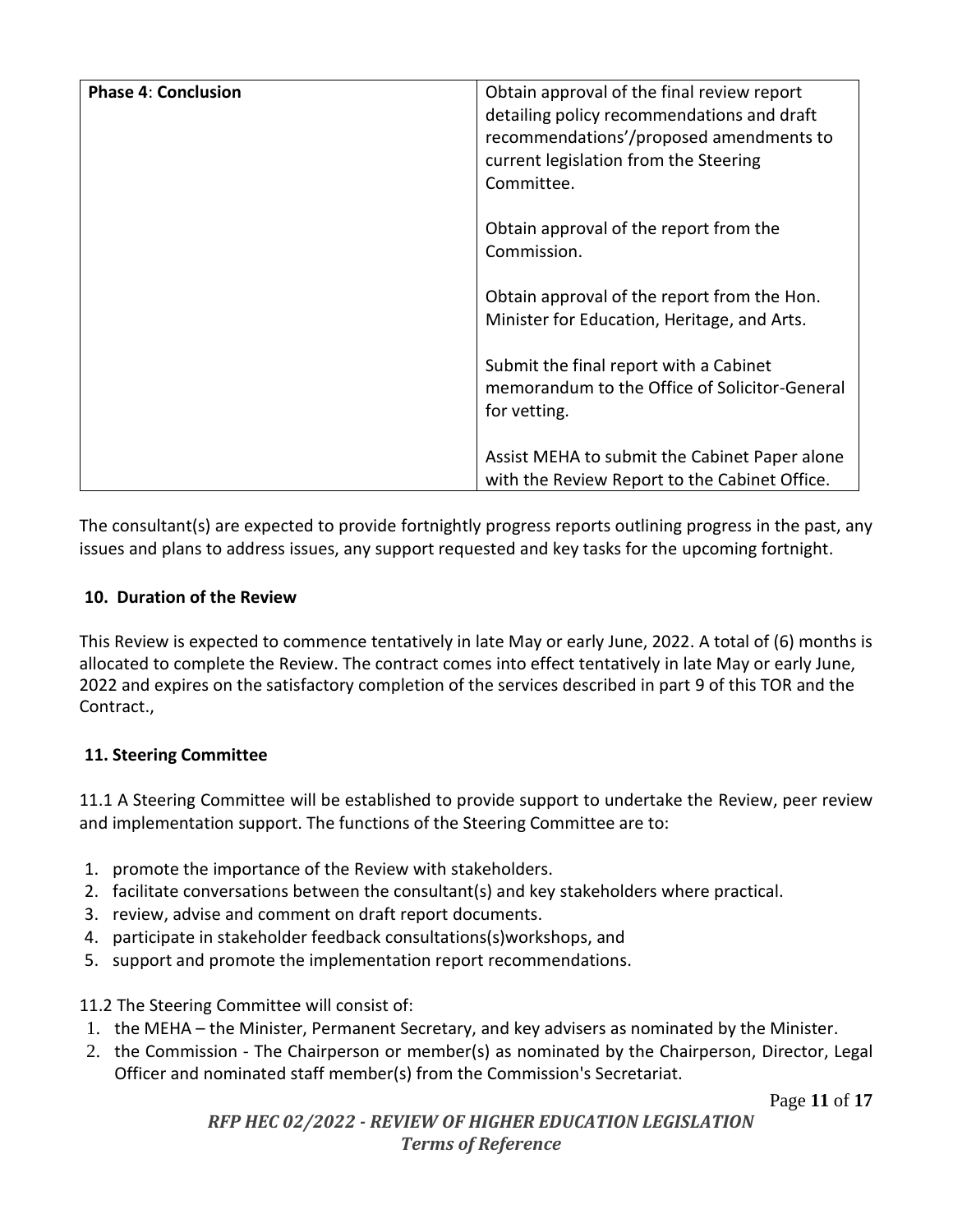11.3 The following individuals or organisations will be invited to participate in the Steering Committee to promote social dialogue and policy dialogue as and when required at the discretion of the Steering Committee.

- 1. donors/funding agencies MFAT, NZ.
- 2. representatives from HEIs.
- 3. representatives from faith-based organisations.
- 4. relevant local and international consultant(s) in the fields of education, education policy and employment, or from any other relevant field.
- 5. a representative from the Office of the Solicitor-General subject to the approval of the Solicitor-General.
- 6. a representative from the Judiciary subject to the approval of the Chief Justice.
- 7. representatives from; the United Nations Educational, Scientific and Cultural Organization (UNESCO), International Labour Organization (ILO), United Nations Development Programme (UNDP), Teacher/ Student Unions/ Associations, Trade Unions, and civil society organisations, and relevant community groups.
- 8. Any other individual or groups, at the discretion of the Chairperson of the Steering Committee, when and where necessary for social dialogue plus approach.

#### <span id="page-11-0"></span>**12. Governance Arrangements**

The MEHA and the Commission will formulate the Selection Panel, which will then set out the matrix for selection and will evaluate each proposal (s) against the matrix. The Minister for Education Heritage and Arts, will appoint a suitably qualified individual(s) and/or firm, national, regional, or international organisation/entity in consultation with the Selection Panel.

Apart from the Steering Committee, the consultant (s) will work closely with the Permanent Secretary, the Commission's Director, the Legal Officer, or a nominated staff member from the Commission's secretariat.

#### **12.1 Qualifications, Knowledge, Experience, Skills, and Abilities :**

#### **Qualifications**

1. Admitted in the Bar as a Solicitor and/or Barrister/Legal Practitioner in Fiji jurisdiction or in another jurisdiction.

#### **Knowledge**

1. Extensive, sound professional knowledge in the Review of legislation. Knowledge and expertise in higher education are preferred.

Page **12** of **17**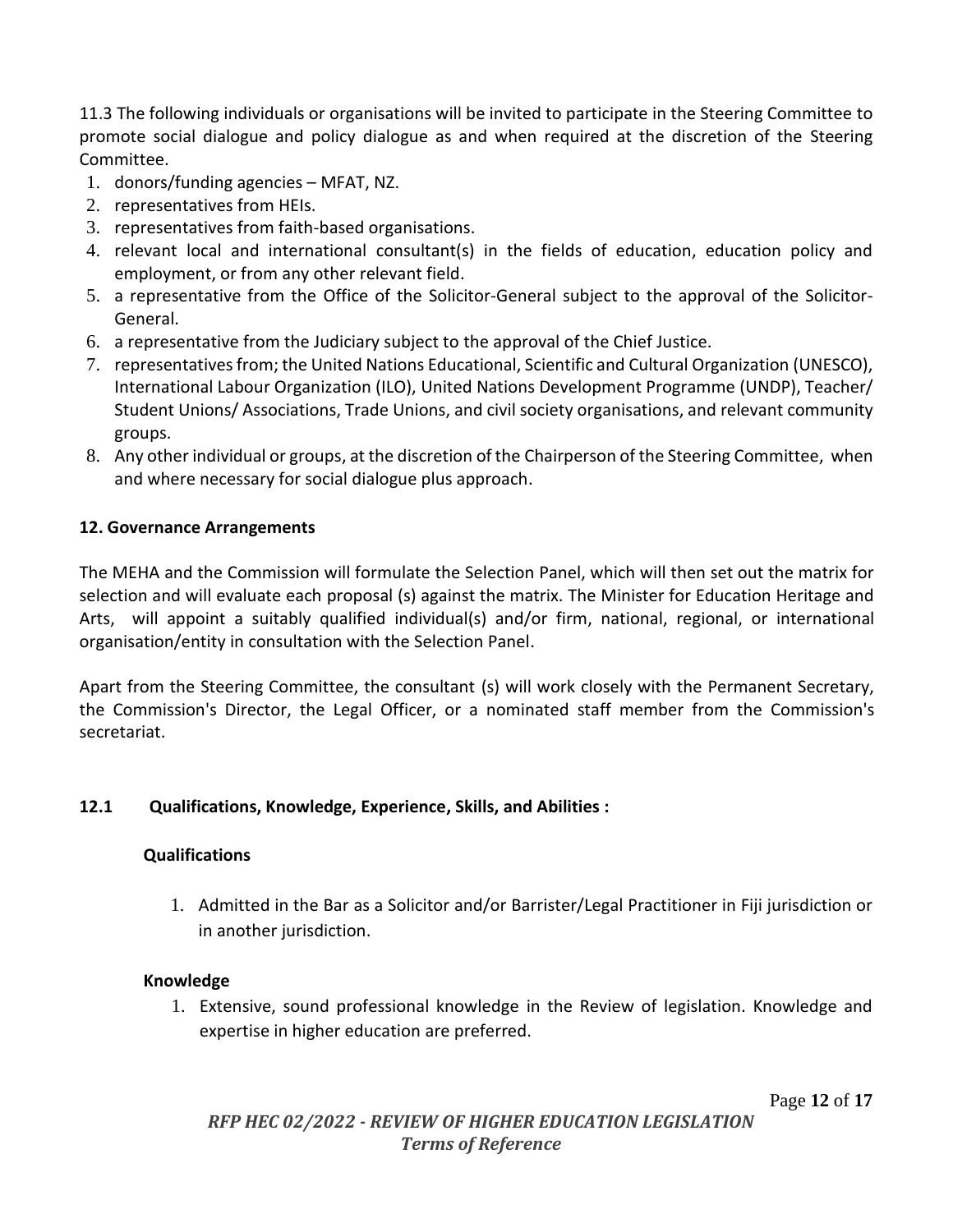- 2. Expertise that the review report, when drafted, can stand up to the Government, public, private, and judicial scrutiny.
- 3. Experience in working with stakeholders, including Government Ministries, Higher Education Institutions, Civil Society Organisations, and other relevant stakeholders.

#### **Experience**

- 1. At least 5 years experience after admission to the Bar in Fiji or an in a Commonwealth jurisdiction.
- 2. Experience in reviewing/ drafting legislation in a legislative drafting office of a government department, statutory authority, or other public bodies; and
- 3. Experience in the higher education sector and experience in the Review of written law is preferred.

#### **Abilities/Skills**

- 1. Ability to undertake research and produce quality results.
- 2. Ability to complete work within specified deadlines
- 3. Ability to draft major and complex reviews, legislation policies, and other legal documents.

Reputable firms, national or international organisations or entities with extensive experience in legislative reviews are also encouraged to apply.

## <span id="page-12-0"></span>**13. Working Relationships**

## **13.1 RFP Coordinator(s)**

Upon the release of this ToR, all communications concerning the RFP, ToR and the selection process **must be in writing** and be directed to the RFP and emailed to **[legal@fhec.org.fj.](mailto:legal@fhec.org.fj)** 

Unauthorised communication regarding the RFP and the ToR with MEHA and Commission's employees or representatives may result in disqualification. Any oral communications will be considered unofficial and non-binding on the MEHA and Commission's part. Applicants should rely only on written statements issued by the RFP Coordinator (s).

## **13.2 Steering Committee**

The selected consultant(s) will communicate with the Steering Committee established for this purpose, official members of the Office of the Solicitor-General (where necessary) and the MEHA and the Commission.

Page **13** of **17**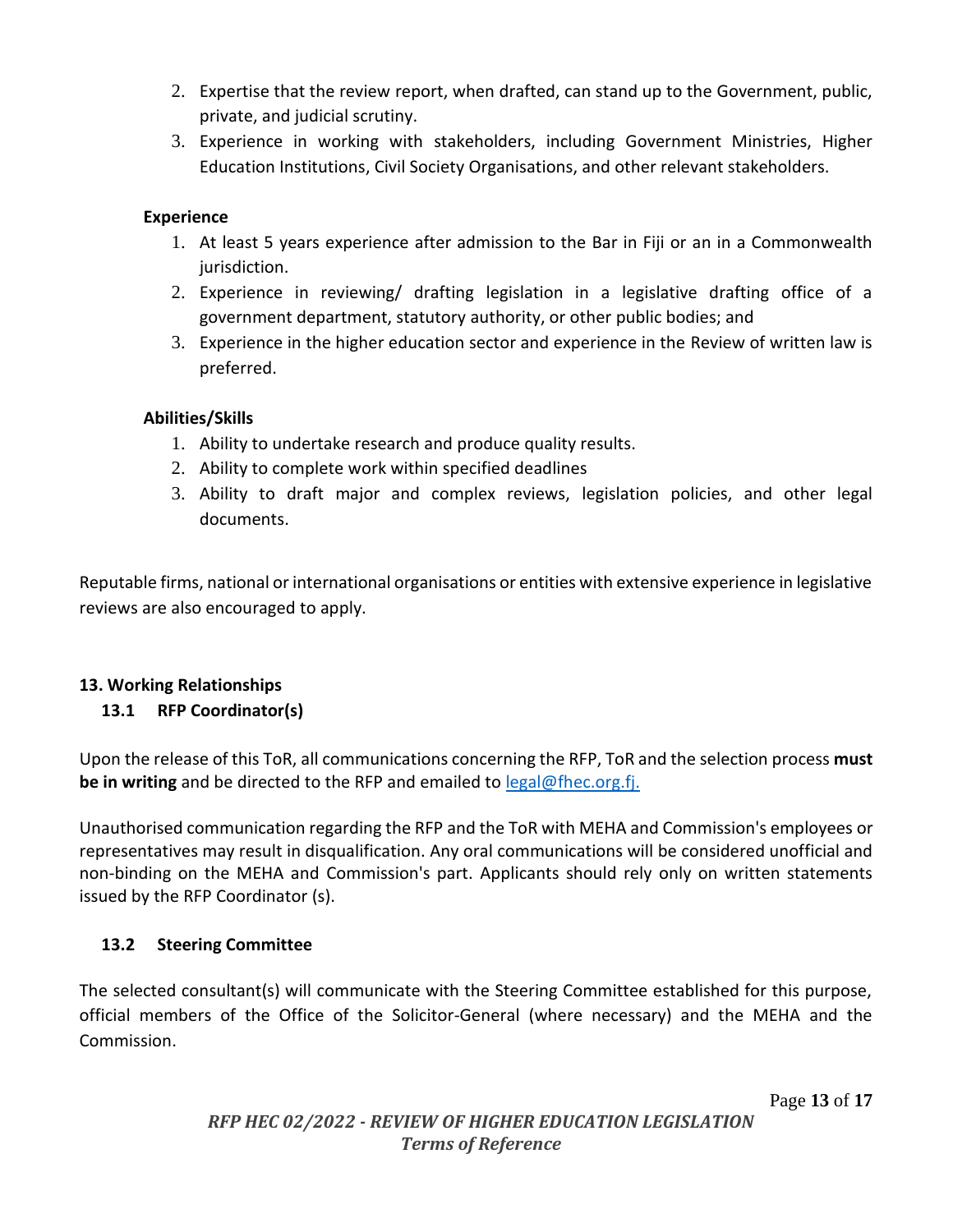The consultant(s) will also communicate with the relevant stakeholders, public, private sector consultative groups, and professional associations to provide submissions/contributions of existing and proposed legislation.

The consultant(s) may utilise the resources of the Commission's secretariat during the term of the Review.

All the deliverables will be assessed and must be acceptable to the Steering Committee.

## <span id="page-13-0"></span>**14. Proposal Requirements**

- Name, address, email, and mobile number of the person (s) responsible for submitting the proposal.
- A cover letter, curriculum vitae with at least 2 professional referees, details of relevant similar projects completed, and publications (if any).
- When expressing interest as an entity, the applicant (s)must provide the relevant statutory compliance.
- Detailed and curated proposal (of no more than ten pages) outlining the proposed methodology, deliverables, and timelines with a professional fee schedule per deliverable. *Interested individuals are encouraged not to include references, testimonials, company, and personnel profiles with their proposals*. However, these may be readily available to the Selection Panel upon request.
- If consultant(s) are submitting an RFP as a joint venture, the RFP will be submitted by the lead firm or lead partner and should identify each joint venture partner.

## <span id="page-13-1"></span>**15. Instructions**

Proposals: The Commission must receive responses to the RFP no later than the date specified in the advertisement. Proposals received after the due date will not be accepted. No additional time will be granted to any consultant (s) unless by an addendum to this ToR or at the discretion of the RFP Coordinator (s).

Consultant (s) are encouraged not to include company and personnel profiles with their proposal; however, this should be made available to the Selection Panel upon request of the RFP Coordinator (s). Consultant (s) **must submit two (2) electronic versions** of the proposal in Word and PDF versions and address the responses to the following address:

All proposals must meet the requirements as outlined in the TOR and are to be submitted electronically via email to [proposals@fhec.org.fj,](mailto:proposals@fhec.org.fj) **no later than 4:00 pm Fiji Time (GMT +12), 29 th April 2022**, and must be subjected as "**Proposal: HEC02/2022: Review of Higher Education Legislation**".

Page **14** of **17**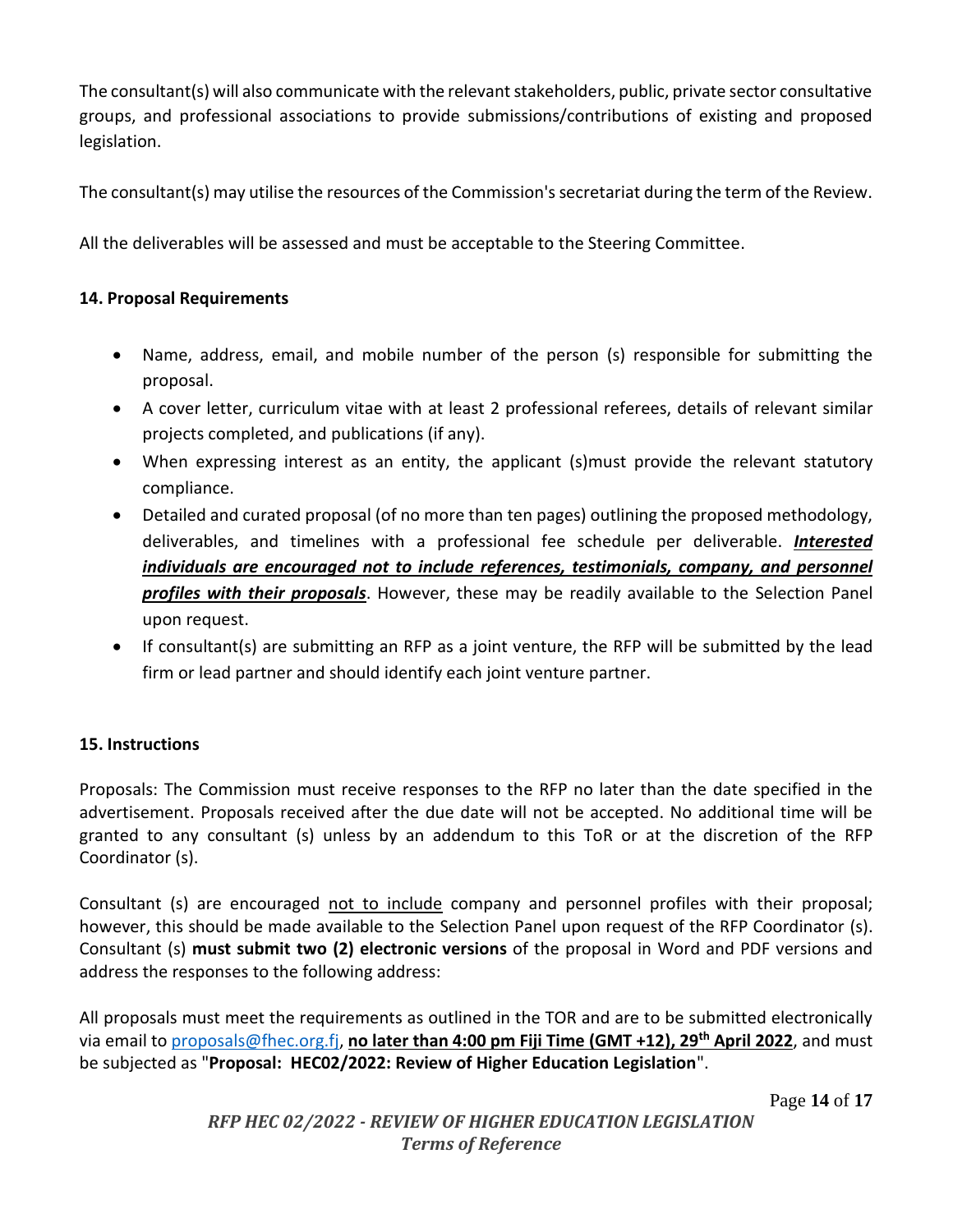Applications should be addressed to the following:

**The Director, Higher Education Commission, P.O. Box 2583, Government Buildings, Suva, Fiji.** 

All proposals, bids and accompanying documentation will become the property of the Commission and will not be returned.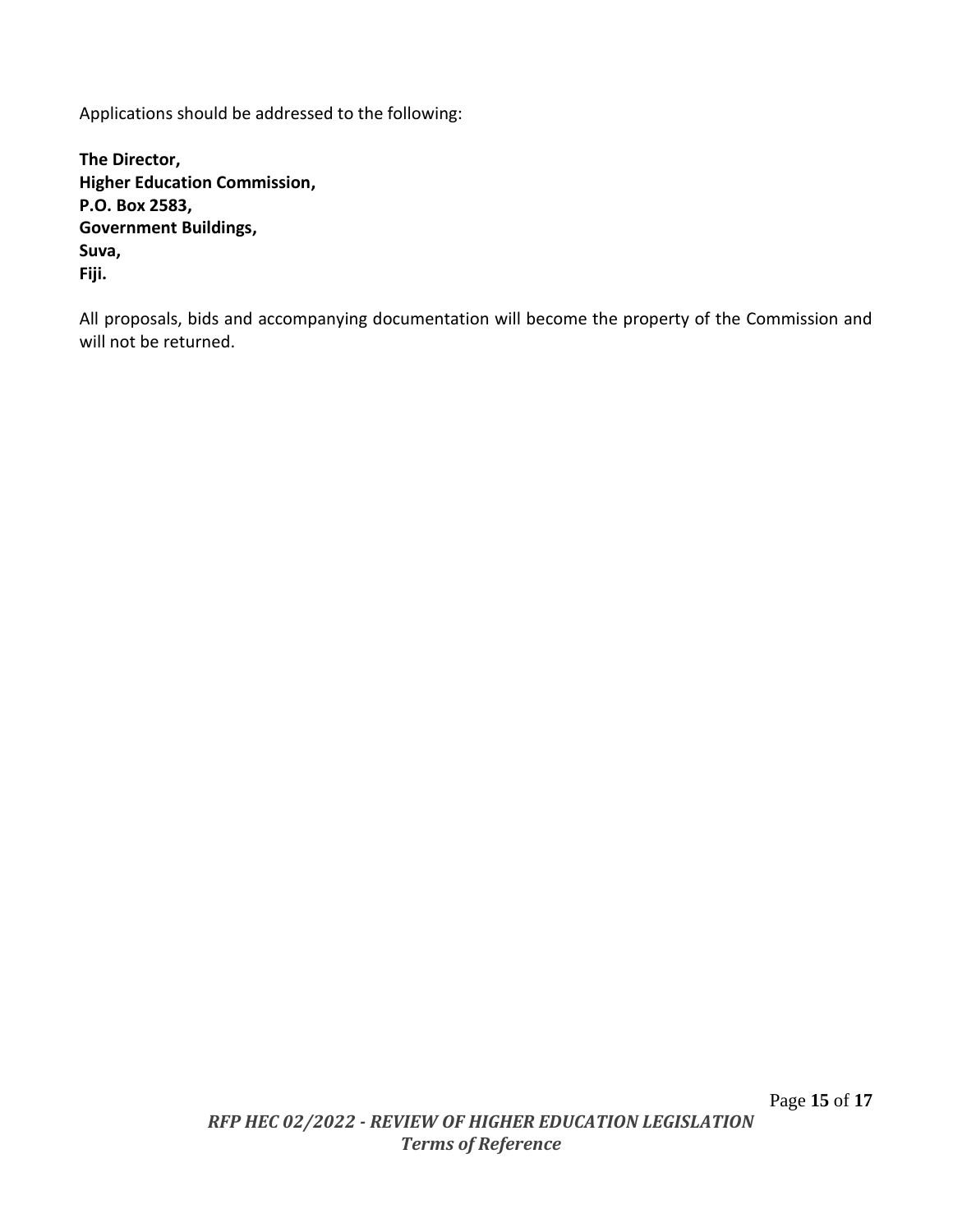#### <span id="page-15-0"></span>**16. Terms and Conditions**

The following terms and conditions apply to this RFP:

**Pre-Submittal Questions** – Questions regarding the RFP, please email to [legal@fhec.org.fj.](mailto:legal@fhec.org.fj) Unauthorised communication regarding the RFP with MEHA or Commission's employees or representative may result in disqualification. Any oral communications will be considered unofficial and non-binding on the MEHA and Commission's part. Applicants should rely only on written statements issued by the RFT Coordinator(s).

**Rejection or Acceptance of Proposals** – the MEHA and the Commission reserve the right to reject any or all proposals, waive any minor informalities or irregularities contained in any proposal, and accept any proposal deemed to be in the best interest of the MEHA, the Commission, and the nation.

**Non-Obligation** – Receipt of proposals in response to this RFP and the ToR does not obligate the MEHA and the Commission in any way. The right to accept or reject any proposal shall be exercised solely by the MEHA and the Commission (Selection Panel). The MEHA and the Commission shall retain the right to abandon the RFP process at any time prior to the actual execution of a contract with a consultant (s), and the MEHA and the Commission shall bear no financial or other responsibility in the event of such abandonment.

**Copyright and Confidentiality** – The selected consultant(s) shall maintain strict privacy of all records, data, and files. All physical and intellectual property, title rights, copyrights, and all other rights whatsoever in any materials produced or partly produced, published or unpublished to provide and complete the Services shall be the sole property of the MEHA and the Commission (for the avoidance of doubt this includes, without limitation, all reports, papers, electronic documents (including computer software, and recordings).

The selected consultant(s) agree/s that he/she/they will not at any time disclose to any person other than is necessary for the RFP and ToR or as required by law, any information it acquired or the substance of its recommendations or advice to provide and complete the Services.

**Governing Law and Jurisdiction:** Any contracts signed shall be read and constructed in all respect in accordance with the law in force in the Republic of Fiji.

**Payments** – The consultant(s) shall provide the Steering Committee/ nominated officer with invoices for the fees upon successful completion and acceptance of the deliverables by the Steering Committee. For clarity, the Commission will pay invoices submitted by the selected consultant(s) as progress is made on project implementation and agreed upon service stipulated in the final contract. Prior to payment, invoices will be reviewed to determine if billing is reflective of actual agreed-upon deliverables/ project progression and performance. Upon acceptance of the billing by the Commission's Director, payment will be processed and submitted to the Commission where necessary.

Page **16** of **17**